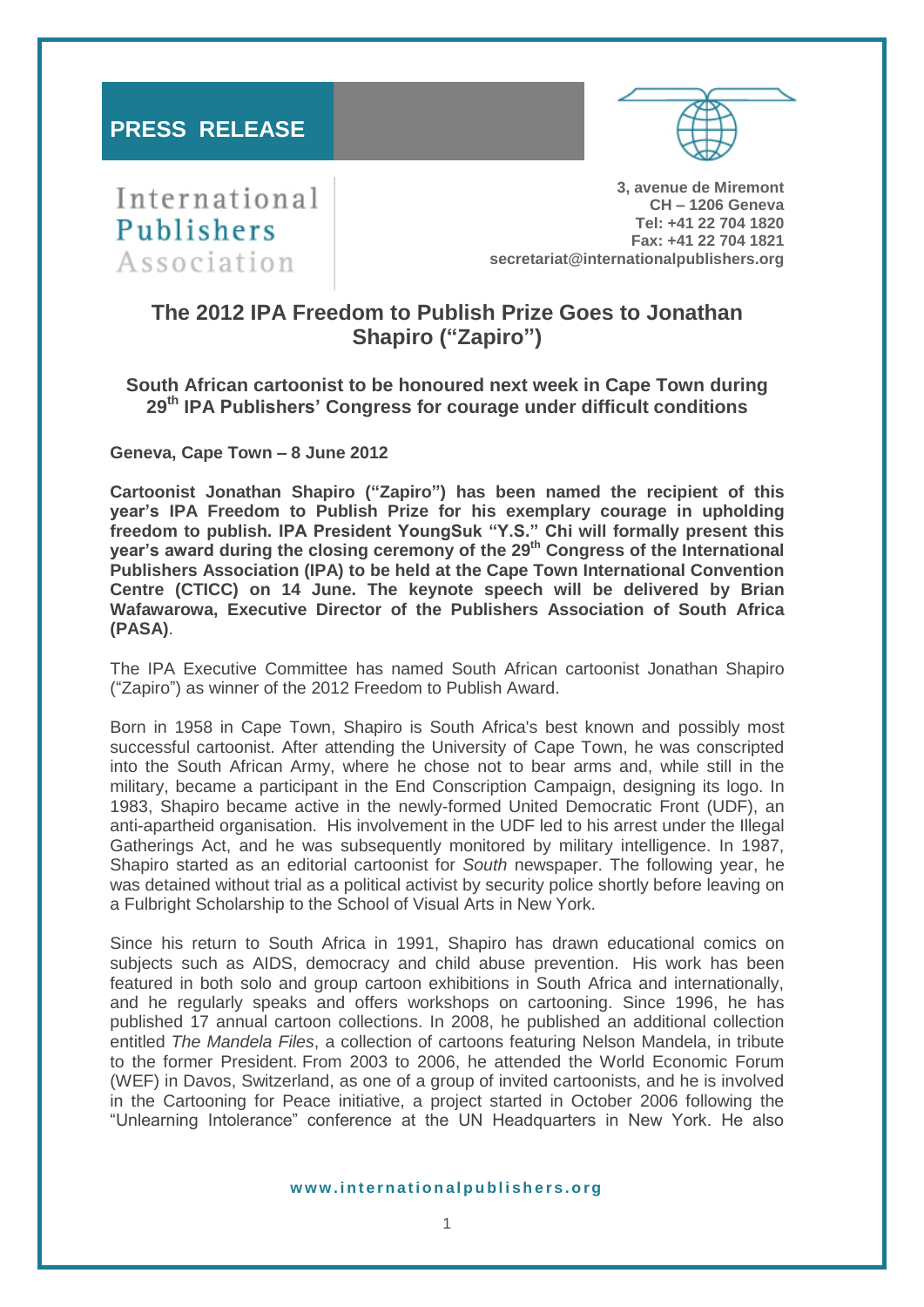**International Publishers Association** 

continues to draw cartoons for many highly-regarded South African newspapers, including *The Mail & Guardian, The Sunday Times* and *The Times*.

In 2006, Jacob Zuma sued Zapiro for 15 million South African Rand over 3 cartoons done during Jacob Zuma's rape trial (he was acquitted). The amount demanded has been reduced, but the lawsuit has not been withdrawn.

In 2008, Jacob Zuma, later to become South Africa's President, sued Avusa Media, the publisher of *Sunday Times*, the ex-editor of the newspaper, and Shapiro over a September 2008 political cartoon by Zapiro depicting President Zuma about to rape "Lady Justice". As South Africa's President, Jacob Zuma is still pursuing this case and seeking 5 million South African Rand for defamation. The first court hearing, before Johannesburg's High Court, is due to take place on 25 October 2012.

Bjørn Smith-Simonsen, Chair of IPA's Freedom to Publish Committee, commented: "Jonathan Shapiro has had the enormous courage to draw and publish essential, and often controversial, political cartoons in newspapers and books for many years now. He has also been remarkably consistent in his fight for freedom of expression during the apartheid era, and in the years since it ended. He has been criticized and publicly intimidated in South Africa, and has even received death threats. The defamation lawsuit initiated against him by the country's President is set to begin on 25 October 2012. Despite the lawsuit, Jonathan Shapiro is not afraid. In fact, he is one of the brave voices speaking out against the dangers of corruption and authoritarianism, thus using with courage – through subversive humour – his right to freedom of expression and freedom to publish. Jonathan Shapiro exemplifies everything that the IPA Freedom to Publish prize stands for.

"We therefore call for Jonathan Shapiro's acquittal and on his government to stop using defamation lawsuits as a tool to stifle freedom of expression, and in this regard to uphold Article 16 of the South African Constitution, Article 12 of the 2002 Declaration of Principles on Freedom of Expression in Africa, and Article 19 of the Universal Declaration of Human Rights".

In accepting the award Jonathan Shapiro said: "It is an honour to receive such a meaningful award, one that has previously been given to courageous writers and activists under threat all over the world. And to receive it right now in South Africa is of particular significance to me. The African National Congress, the very movement that brought democracy to South Africa, now as the ruling party responds to criticism by curtailing the spread of information and by stifling freedom of expression. Journalists, whistleblowers, corruption-busters, cultural activists and even judges have been targeted. Politicians who demand that artists and writers conform will find that many of us consider it our duty to be patriotic sceptics".

## **For more about Jonathan Shapiro, see: www.zapiro.com**

**To register to attend the award ceremony taking place at 4 p.m. at CTICC on 14 June (daily rates are available, and press registration is free), please contact Cheryl Marsh at: 021 408 9783, or at: [cmarsh@tourvestdm.com](mailto:cmarsh@tourvestdm.com)**

**For further information, please contact:**

Alexis Krikorian Director, Freedom to Publish International Publishers Association

**www.internationalpublishers.org**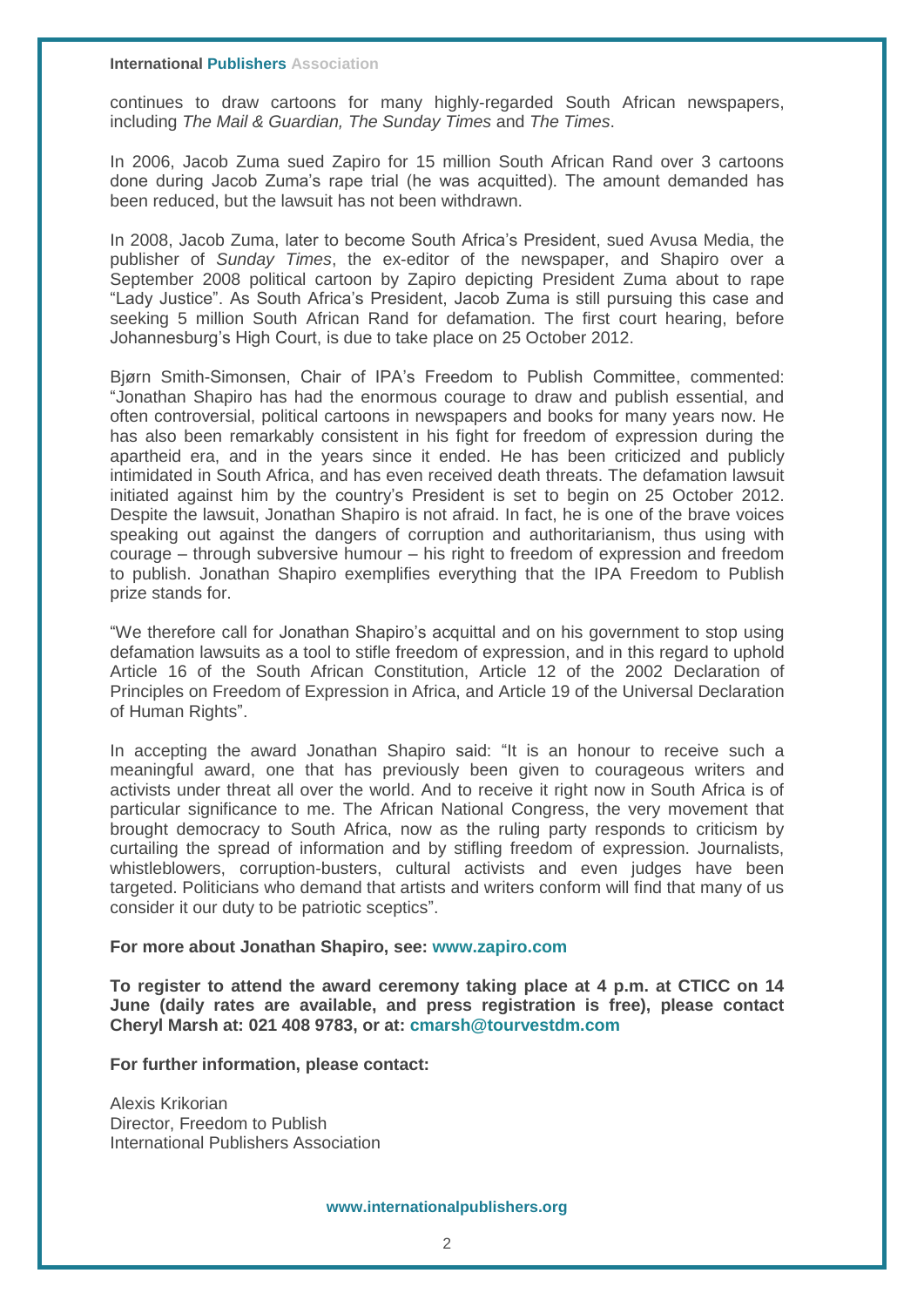#### **International Publishers Association**

3, avenue de Miremont CH - 1206 Geneva Tel: +41 22 704 1820 [krikorian@internationalpublishers.org](mailto:krikorian@internationalpublishers.org) [www.internationalpublishers.org](http://www.internationalpublishers.org/)

or: Brian Wafawarowa Publishers Association of South Africa Executive Director Publishers Association of South Africa Telephone: +27 21 762 9083 [www.publishsa.co.za](http://www.publishsa.co.za/)

#### **www.internationalpublishers.org**